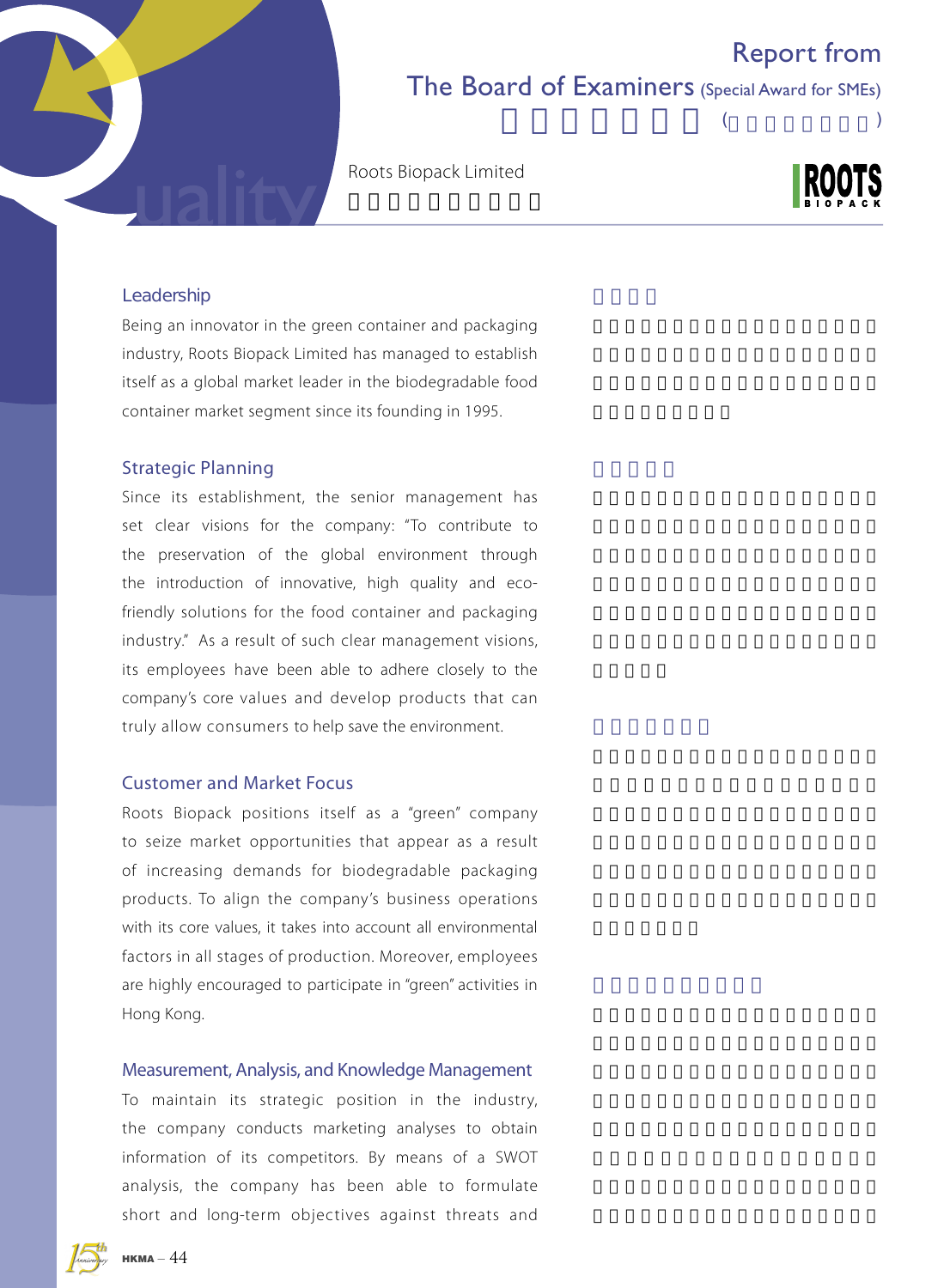

# Report from The Board of Examiners (Special Award for SMEs)

 $($ 

upcoming challenges. To satisfy its short-term objectives, it has adopted a proactive growth strategy through rapid expansion of production lines. For long-term objectives, the company also seeks to establish joint ventures and strategic alliances to sustain growth. Key objectives and action plans are then deduced from the various strategies with balanced considerations of the different stakeholders' interests.

Points of contact for different issues in the company are clearly communicated to customers in order to establish effective information flow. Customers' feedback captured by the company's Information Management System (IMS) is analyzed every six months to determine the level of customer satisfaction. Such results are then consolidated and used as input for the company's strategic development process.

### Human Resource Focus

To provide the company with an environment of continuous learning and improvement, Roots Biopack has introduced a self-improvement programme that encourages staff to take on new skills and challenges. To promote incentives, the company also offers prizes and awards to encourage employees to develop innovative ideas for improving the company's overall organizational efficiency.

### Process Management

Roots Biopack has devised a set of appropriate indicators to measure, analyze and evaluate its overall performance. These indicators are reviewed monthly to ensure that organizational performance is properly reflected.